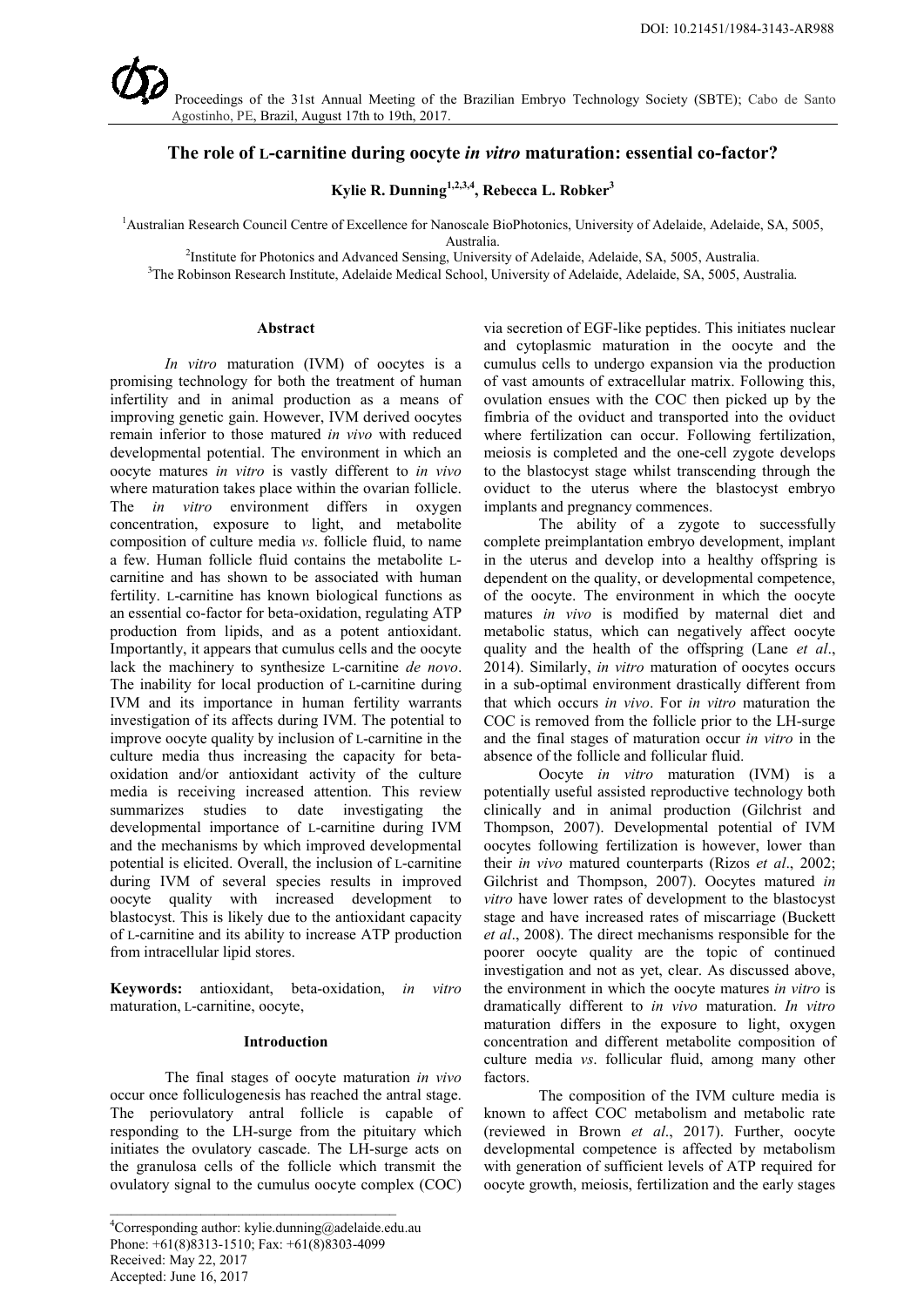of preimplantation embryo development [\(Van Blerkom](#page-6-0)  *et al*[., 1995\)](#page-6-0). The metabolism of carbohydrates, glucose, pyruvate and lactate for the production of ATP, have been well characterized in the COC (Sutton *et al*., 2003; Brown *et al*[., 2017\)](#page-4-3). Metabolism of fatty acids via betaoxidation is a potent source of energy, several fold more energy dense than glucose, and the developmental importance of this form of metabolism for the COC is gaining recognition. The use of oocyte intracellular stores for energy production during IVM is of particular interest in species with high levels of stored lipid such as bovine, sheep and porcine (reviewed in [Dunning](#page-4-4) *et al*[., 2014b\)](#page-4-4). Even in species with comparatively low levels of oocyte lipid (mouse and human; [Dunning](#page-4-4) *et al*[., 2014b\)](#page-4-4), beta-oxidation during oocyte maturation appears essential for subsequent developmental competence (Dunning *et al*., 2010, [2011](#page-4-5), [2014b\)](#page-4-4) Betaoxidation of fatty acids requires the essential co-factor L-carnitine to shuttle activated fatty acids from the cytosol into mitochondria. The addition of L-carnitine to the *in vitro* culture of cell lines in known to increase beta-oxidation (Nada *et al*[., 1995;](#page-5-1) [Huynh](#page-4-6) *et al*., 2014). L-carnitine also acts as a powerful antioxidant shown in other *in vitro* systems to quench reactive oxygen species (ROS) and in turn protect cells from oxidant injury [\(Ye](#page-6-1)  *et al*[., 2010\)](#page-6-1). Oocytes matured *in vitro* are exposed to increased levels of ROS (reviewed in [Combelles](#page-4-7) *et al*., [2009\)](#page-4-7), thus inclusion of L-carnitine may be of benefit. The role of L-carnitine during IVM has gained interest in recent years as evidenced by a growing body of literature. This review will highlight studies utilizing Lcarnitine during IVM, the resultant impact on oocyte quality and the mechanism(s) by which it acts.

# **Carnitine and fertility**

Carnitine is a naturally occurring quaternary amine with the L-stereoisomer (3R)-3-hydroxy-4- (trimethylazaniumyl)butanoate having potent bioactivity. Synthesis of carnitine from lysine and methionine occurs mainly in the liver with highest levels found in skeletal muscle and heart [\(Vaz and](#page-6-2)  [Wanders, 2002\)](#page-6-2). Dietary sources high in carnitine include meat and dairy [\(Rebouche, 1992\)](#page-5-2). L-carnitine is essential for the transport of activated long chain fatty acids from the cytoplasm into mitochondria where, via beta-oxidation, ATP can be generated. Carnitine is also responsible for the transfer of peroxisomal betaoxidation metabolites to the mitochondria for completion of oxidation to  $CO<sub>2</sub>$  and  $H<sub>2</sub>O$  via the TCA cycle (reviewed in [Vaz and Wanders, 2002\)](#page-6-2). Other functions of carnitine include the maintenance of the acyl-CoA:CoA ratio and as a means of storing cellular energy in the form of acetylcarnitine [\(Vaz and Wanders,](#page-6-2)  [2002\)](#page-6-2). Additionally, L-carnitine has been used during *in vitro* culture and animal studies as a scavenger of free radicals, in turn protecting antioxidant enzymes from oxidant injury [\(Bremer, 1983;](#page-4-8) Sener *et al*[., 2004;](#page-5-3) [Gulcin, 2006;](#page-4-9) [Kolodziejczyk](#page-4-10) *et al*., 2011).

Carnitine is present in human follicular fluid (Dunning and Robker, 2012; [Montjean](#page-5-4) *et al*., 2012; [Valckx](#page-6-3) *et al*., 2012; [Varnagy](#page-6-4) *et al*., 2013; [Zhao](#page-6-5) *et al*., [2015;](#page-6-5) [Giorgi](#page-4-11) *et al*., 2016). While follicular fluid from these studies was sampled following ovulation induction, we can infer from the chemical properties of carnitine and its presence in serum, that carnitine would be present during oocyte maturation *in vivo*. In relation to oocyte quality and human fertility, it was shown that decreased carnitine (total and free) and acylcarnitine metabolites in follicular fluid was associated with increased numbers of oocytes  $(>9)$  and embryos  $(>6)$ from women undergoing IVF [\(Varnagy](#page-6-4) *et al*., 2013). We can speculate that decreased levels of carnitine and acylcarnitines were associated with improved reproductive potential as a result of their increased utilization via beta-oxidation during oocyte maturation [\(Varnagy](#page-6-4) *et al*., 2013). A similar association was not seen in in a separate study, however, only total carnitine was measured and compared with pregnant and nonpregnant cycles [\(Montjean](#page-5-4) *et al*., 2012). Replication of the association between carnitine (total and free) and the acylcarnitine metabolites with oocyte quality and fertility outcomes, in particular live birth, would be of interest.

Current evidence suggests that cumulus cells and oocytes do not have the capacity to biosynthesize Lcarnitine from precursor amino acids as they lack the metabolic machinery [\(Montjean](#page-5-4) *et al*., 2012). This study examined human cumulus cells and oocytes at the end of maturation and only mRNA for two of the enzymes in the biosynthesis pathway. Whether regulation of these genes or the presence of the enzymes themselves occurs earlier in maturation of COCs is yet to be determined.

The potential developmental importance of carnitine and its acylcarnitine derivatives for oocyte quality following *in vivo* maturation of human oocytes and the apparent inability of COCs to synthesize carnitine points to the importance of investigating the role of carnitine during *in vitro* maturation. There is a growing number of studies that have investigated the role of L-carnitine during IVM in various species including mouse (Dunning *et al*., 2010, [2011;](#page-4-5) [Paczkowski](#page-5-5) *et al*., 2014), bovine [\(Ferguson and Leese,](#page-4-12)  [2006;](#page-4-12) [Phongnimitr](#page-5-6) *et al*., 2013; Giorgi *et al*[., 2016;](#page-4-11) [Sovernigo](#page-5-7) *et al*., 2017), porcine [\(Hashimoto, 2009;](#page-4-13) [Somfai](#page-5-8) *et al*., 2011; Wu *et al*[., 2011;](#page-6-6) You *et al*[., 2012\)](#page-6-7) and sheep [\(Reader](#page-5-9) *et al*., 2015; Mishra *et al*[., 2016a\)](#page-5-10). The effects of L-carnitine on oocyte quality and the associated mechanism(s) are detailed in the following sections.

## **Importance of beta-oxidation and its modulation by L-carnitine during IVM**

There is a growing body of literature describing the importance of fatty acid beta-oxidation as a source of energy during oocyte IVM [\(Ferguson and](#page-4-12)  [Leese, 2006;](#page-4-12) [Sturmey](#page-5-11) *et al*., 2006; [Downs](#page-4-14) *et al*., 2009; Dunning *et al*., 2010; Dunning and Robker, 2012; [Valsangkar and Downs, 2013;](#page-6-8) [Dunning](#page-4-4) *et al*., 2014b; [Paczkowski](#page-5-5) *et al*., 2014). This is not surprising when one considers the energy dense nature of fatty acids with the potential to produce 106 ATP molecules from a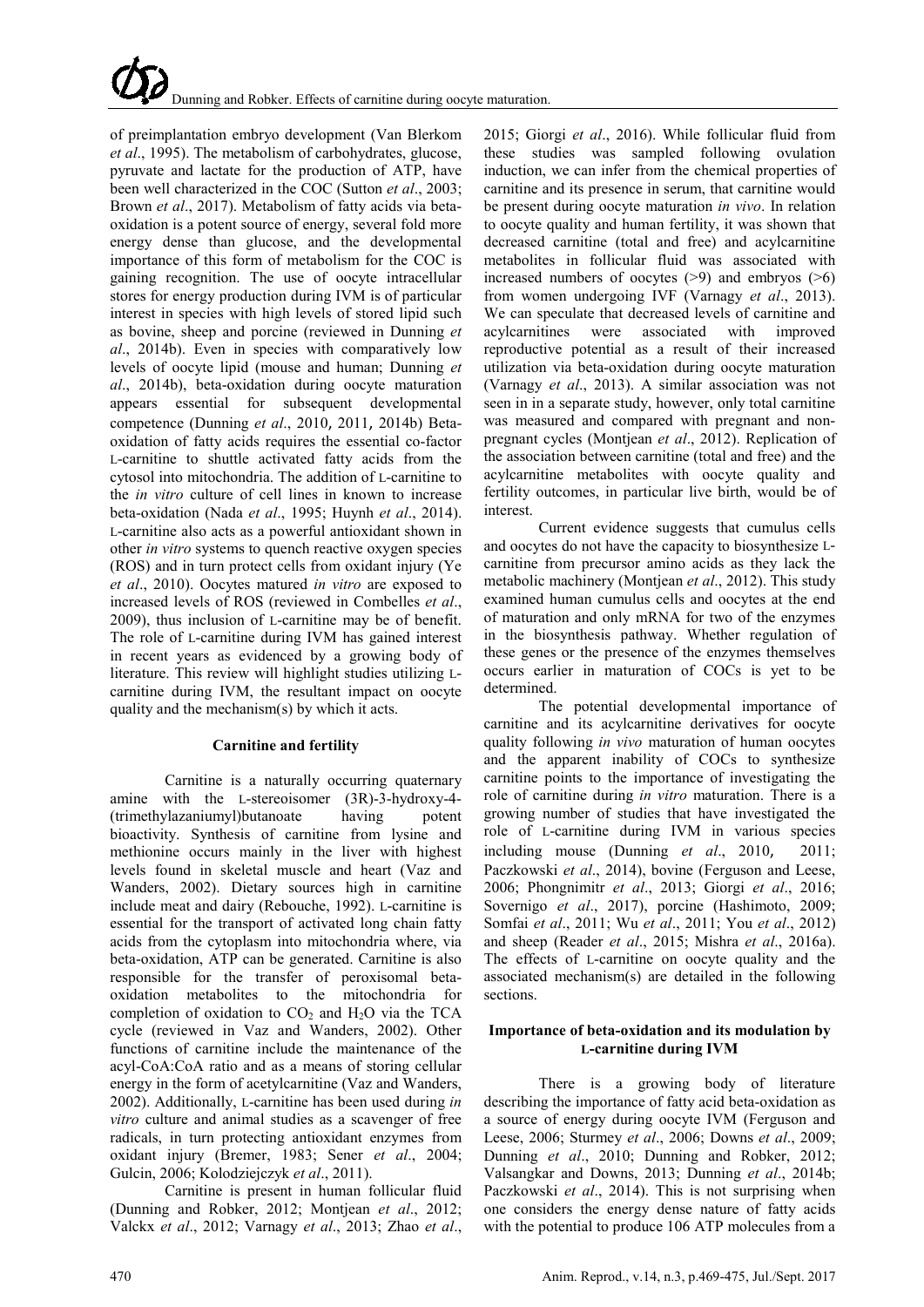single fatty acid, greater than 3.5-fold the capacity of a single glucose molecule.

The metabolism of fatty acids for the production of ATP occurs within mitochondria. This requires entry of activated fatty acids into the mitochondrial matrix, a process catalyzed by carnitine palmitoyl-transferase 1 (CPT1) and also requiring carnitine. CPT2 then removes carnitine from the fatty acid which can then enter the mitochondrial matrix for catabolism via beta-oxidation [\(McGarry and Brown, 1997\)](#page-5-12).

Beta-oxidation appears to be important for oocyte nuclear maturation; meiotic maturation to metaphase II and extrusion of the first polar body [\(Downs](#page-4-14) *et al*., 2009; [Valsangkar and Downs, 2013;](#page-6-8) [Paczkowski](#page-5-5) *et al*., 2014). Further, it appears that betaoxidation is important in the acquisition of oocyte developmental competence (reviewed in [McKeegan and](#page-5-13)  [Sturmey, 2011;](#page-5-13) [Dunning](#page-4-4) *et al*., 2014b). Of particular interest here are studies demonstrating a reduction in beta-oxidation in both the oocyte and cumulus cell compartments of the COC when maturation occurs *in vitro* (Lee *et al*[., 2011;](#page-4-15) [Dunning](#page-4-16) *et al*., 2014a), demonstrating the importance of the ovarian follicular environment in appropriate regulation and/or the supply of metabolic factors that support this metabolic pathway (including supply of carnitine). The expression of genes involved in the beta-oxidation pathway are dysregulated in non-human primate cumulus cells and mouse COCs that have undergone maturation *in vitro* compared to *in vivo* maturation (Lee *et al*[., 2011;](#page-4-15) [Dunning](#page-4-16) *et al*., [2014a\)](#page-4-16). In functional assays, both mouse and cat oocytes have decreased levels of beta-oxidation compared to those matured *in vivo* [\(Spindler](#page-5-14) *et al*., [2000;](#page-5-14) [Dunning](#page-4-16) *et al*., 2014a). Specifically, we have shown that the rate of beta-oxidation in mouse COCs is significantly reduced, more than fifty percent, during IVM [\(Dunning](#page-4-16) *et al*., 2014a).

The importance of beta-oxidation is further exemplified in studies using inhibitors of this pathway during *in vitro* maturation. These studies demonstrate a requirement for beta-oxidation in nuclear maturation [\(Downs](#page-4-14) *et al*., 2009; [Valsangkar and Downs, 2013;](#page-6-8) [Paczkowski](#page-5-5) *et al*., 2014; [Sanchez-Lazo](#page-5-15) *et al*., 2014), as described above, and in the acquisition of oocyte developmental competence in mouse, bovine and porcine oocytes [\(Ferguson and Leese, 2006;](#page-4-12) [Sturmey](#page-5-11) *et al*[., 2006;](#page-5-11) Dunning *et al*., 2010; [Paczkowski](#page-5-5) *et al*., [2014\)](#page-5-5).

We and others have shown that supplementation of IVM culture media with L-carnitine significantly increases beta-oxidation in mouse COCs (Dunning *et al*., 2010; [Valsangkar and Downs, 2013\)](#page-6-8). The inclusion of L-carnitine during maturation also results in a significant increase in oocytes reaching metaphase II in mouse [\(Dunning](#page-4-5) *et al*., 2011) and porcine [\(Somfai](#page-5-8) *et al*., 2011) and significantly more blastocyst embryos following fertilization (Dunning et al., 2010). The inclusion of L-carnitine has also been shown to increase oocyte mitochondrial activity in mouse (Wu *et al*[., 2012\)](#page-6-9), bovine [\(Hashimoto, 2009\)](#page-4-13), and porcine (Somfai *et al*[., 2011\)](#page-5-8) and decrease intracellular lipid stores in porcine oocytes [\(Somfai](#page-5-8) *et* 

*al*[., 2011\)](#page-5-8). Further, our work has demonstrated the ability for L-carnitine to facilitate metabolism of intracellular lipid stores in preimplantation mouse and bovine embryos, significantly improving development (Dunning *et al*., 2010; [Sutton-McDowall](#page-5-16) *et al*., 2012). Collectively, these studies illustrate the ability of Lcarnitine to upregulate beta-oxidation during IVM and utilize intracellular lipid stores. The beneficial effects of L-carnitine supplementation on oocyte quality can at least be partially ascribed to its effects on stimulating fatty acid beta-oxidation. The role of supplying exogenous fatty acid to IVM for utilization via betaoxidation, at least in the mouse, appears detrimental [\(Paczkowski](#page-5-5) *et al*., 2014). This may be due to the concentration or type of fatty acid used in this study. Elucidation of the oocytes preferential fatty acid type(s) and concentration and the detrimental effects of excess lipid in relation to oocyte developmental competence, is ongoing in a number of models and agriculturally important species (reviewed in [Dunning](#page-4-4) *et al*., 2014b).

### **Anti-oxidant capacity of L-carnitine during IVM**

Reactive oxygen species (ROS) are naturally formed during cellular metabolism, but kept in check by enzymatic and non-enzymatic antioxidants. If the production of ROS outweighs the cells antioxidant capacity this leads to oxidative stress (cellular damage via lipid peroxidation, DNA and protein damage). The process of *in vitro* culture itself generates increased oxidative stress, in addition to that generated from cellular metabolism, by exposure of cells to light, increased oxygen concentration and atmospheric conditions during handling (reviewed in [Combelles](#page-4-7) *et al*[., 2009\)](#page-4-7). Specifically, *in vitro* maturation of oocytes has been shown to result in excessive production of ROS compared to *in vivo* matured oocytes [\(Banwell](#page-4-17) *et al*[., 2007;](#page-4-17) Zeng *et al*[., 2014\)](#page-6-10). Further, the *in vitro* matured oocytes may be less equipped to attenuate deleterious effects of increased ROS compared to those matured *in vivo* [\(Uppangala](#page-5-17) *et al*., 2015). Collectively, this may contribute to the poorer developmental competence of IVM derived oocytes.

*In vitro* assays have demonstrated the ability of L-carnitine to act as an effective scavenger of superoxide anions, hydrogen peroxide and inhibit lipid peroxidation [\(Gulcin, 2006\)](#page-4-9). The anti-oxidant property of L-carnitine is supported by *in vitro* studies demonstrating its capacity to prevent oxidant injury in various somatic cells [\(Silva-Adaya](#page-5-18) *et al*., 2008; [Ribas](#page-5-19) *et al*[., 2010\)](#page-5-19). Thus, investigation of L-carnitines capacity to scavenge free radicles during IVM and its resultant effect on oocyte quality warrants investigation.

There are a number of studies demonstrating a link between inclusion of L-carnitine during IVM on reduced intracellular ROS and increased antioxidant enzymes within the oocyte of a number of species including mouse (Zare *et al*[., 2015\)](#page-6-11), bovine [\(Sovernigo](#page-5-7)  *et al*[., 2017\)](#page-5-7), porcine [\(Somfai](#page-5-8) *et al*., 2011; [You](#page-6-7) *et al*., [2012\)](#page-6-7) and sheep (Mishra *et al*[., 2016b\)](#page-5-20). IVM of mouse oocytes in the presence of carnitine decreased ROS and increased the antioxidant glutathione (GSH) within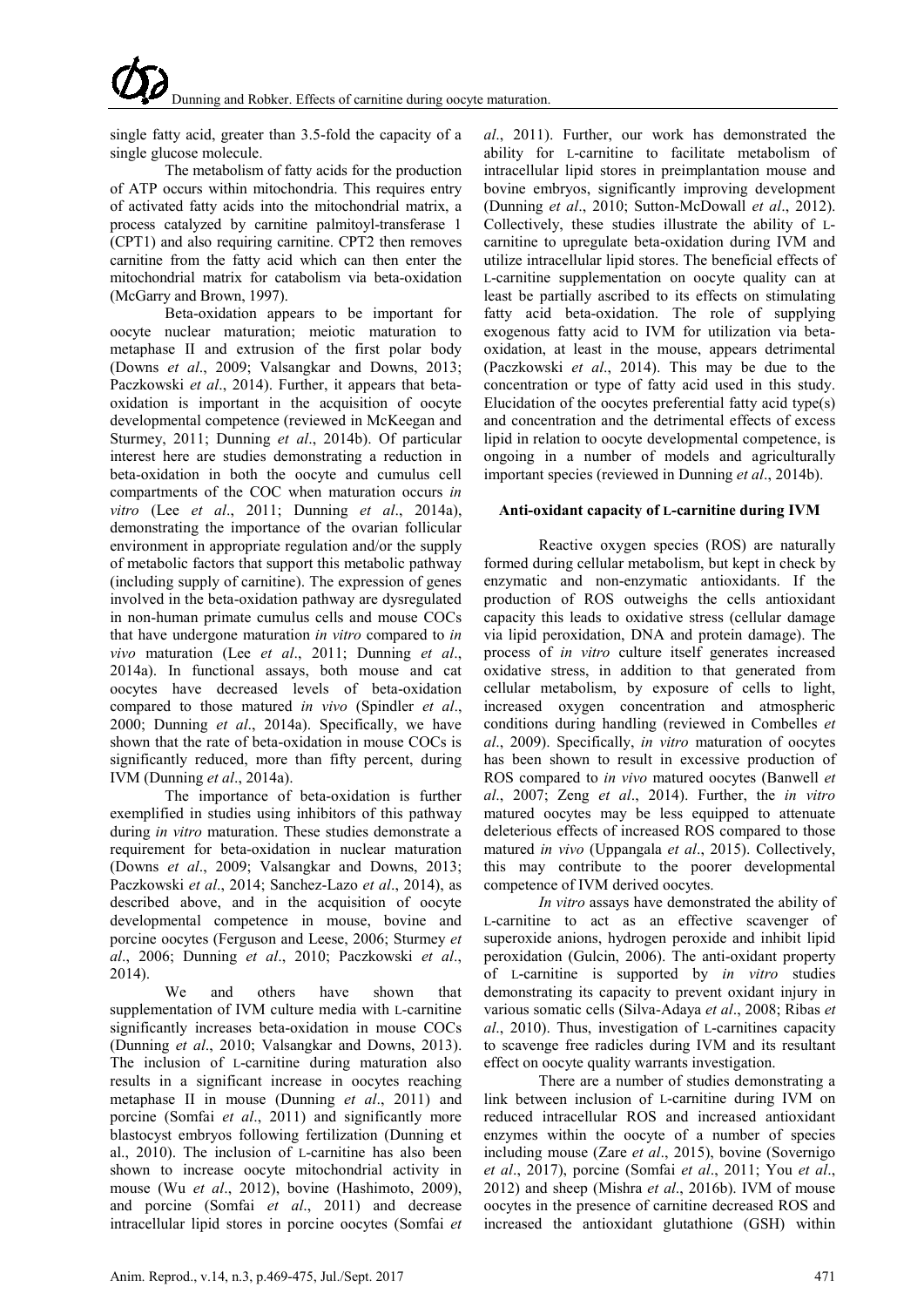oocytes and was associated with significantly increased rates of maturation to MII, cleavage and blastocyst embryos, but no change in blastocyst cell number [\(Zare](#page-6-11)  *et al*[., 2015\)](#page-6-11). Similarly, the inclusion of L-carnitine during bovine IVM, in addition to reduced oxidative stress, resulted in significantly more blastocyst embryos with these embryos containing significantly increased number of cells [\(Sovernigo](#page-5-7) *et al*., 2017). Decreased ROS and increased GSH within porcine oocytes matured with L-carnitine also resulted in significantly improved oocyte developmental competence with increased rates of blastocysts following parthenogenetic activation (Wu *et al*[., 2011;](#page-6-6) You *et al*[., 2012\)](#page-6-7) or somatic cell nuclear transfer (You *et al*[., 2012\)](#page-6-7).

Challenging the *in vitro* maturation environment by inclusion of hydrogen peroxide  $(H_2O_2)$ or TNFα during oocyte maturation *in vitro* leads to a significant reduction in the number of mature oocytes and the number of blastocyst embryos post fertilization in both sheep and pig [\(Yazaki](#page-6-12) *et al*., 2013, [Mishra](#page-5-10) *et al*., [2016a](#page-5-10), [b\)](#page-5-20). The inclusion of L-carnitine has shown to reverse the effects of these exogenous insults on nuclear maturation [\(Yazaki](#page-6-12) *et al*., 2013; Mishra *et al*[., 2016a\)](#page-5-10) and capacity of the fertilized zygote to develop to blastocyst [\(Yazaki](#page-6-12) *et al*., 2013; [Mishra](#page-5-10) *et al*., 2016a, [b\)](#page-5-20). The ability of L-carnitine to attenuate the detrimental effects of  $H_2O_2$  during IVM has been shown to be associated with a reduction in ROS and increase in intracellular GSH within oocytes (Mishra *et al*[., 2016b\)](#page-5-20). To investigate the impact of increased ROS in human follicular fluid on oocyte quality following maturation, one study matured mouse oocytes in the presence of control follicular fluid and follicular fluid from women with endometriosis and suffering infertility [\(Giorgi](#page-4-11) *et al*[., 2016\)](#page-4-11). Oocyte maturation in the presence of follicular fluid from women with endometriosis resulted in a significant increase in meiotic spindle abnormalities that were reversed to control levels when 0.6 mg/ml Lcarnitine was included in the maturation media [\(Giorgi](#page-4-11)  *et al*[., 2016\)](#page-4-11).

Decreased oxidative stress and improved oocyte developmental competence in response to Lcarnitine has been associated with increased expression of cell cycle machinery in mouse oocytes [\(Zare](#page-6-11) *et al*., [2015\)](#page-6-11); however the activity of these factors are regulated at the level of phosphorylation which was not investigated, likely due to the number of oocytes required to perform such experiments being prohibitive. A direct causal link between L-carnitine treatment and cell cycle machinery via carnitine's anti-oxidant capacity seems unlikely. Similarly, in porcine oocytes decreased ROS and improved developmental competence was associated with increased expression of genes involved in nuclear reprogramming [\(You](#page-6-7) *et al*., [2012\)](#page-6-7) but again, a causal link between these pathways was not determined.

### **Effects of L-carnitine during IVM on the cryotolerance of oocytes**

Oocyte cryopreservation would preserve fertility for women undergoing treatment for cancer and be useful in avoiding the effects of aging by preserving oocytes earlier in life. While human and mouse MII oocytes have been successfully used following cryopreservation, MII oocytes are susceptible to cryoinjury including spindle damage [\(Gomes](#page-4-18) *et al*., [2008;](#page-4-18) Huang *et al*[., 2008\)](#page-4-19). Cryopreservation of GV oocytes would be advantageous as they are not susceptible to damage inflicted by cryopreservation due to the chromosomes being at interphase, and utilizing oocytes at this stage would avoid the need for ovarian hyperstimulation and its associated risks. However, cryopreserved GV oocytes are developmentally compromised with significantly reduced number of blastocysts post-thawing and fertilization (Aono *et al*., 2003, [2005\)](#page-4-20). Cryopreservation of oocytes in agriculturally important species also has advantages with the ability to bank oocytes from genetically important animals. However, cryopreserved bovine oocytes have poorer developmental competence on thawing. Supplementation of IVM and/or vitrification media with L-carnitine has resulted improvements in oocyte quality in mouse GV oocytes [\(Moawad](#page-5-21) *et al*., [2013](#page-5-21), [2014\)](#page-5-22) and bovine MII oocytes following cryopreservation and thawing [\(Spricigo](#page-5-23) *et al*., 2017). Specifically, the inclusion of L-carnitine during IVM and vitrification of mouse GV oocytes significantly increased the number of blastocyst embryos, comparable to the number of blastocysts developed from oocytes that were not vitrified or matured *in vivo* and vitrified [\(Moawad](#page-5-21) *et al*., 2013, [2014\)](#page-5-22). L-carnitine treatment during IVM and vitrification was associated with improved meiotic spindle formation and distribution and increased activity of mitochondria [\(Moawad](#page-5-22) *et al*., 2014).

Conflicting evidence is seen in studies investigating the effects of L-carnitine on bovine oocyte developmental competence post vitrification/thawing. Lcarnitine inclusion during bovine IVM has been shown to result in significantly increased numbers of blastocysts following cryopreservation and thawing of oocytes, which was associated with redistribution of lipid within oocytes [\(Chankitisakul](#page-4-21) *et al*., 2013). In contrast, [Phongnimitr](#page-5-6) *et al*. (2013) showed that Lcarnitine supplementation during IVM significantly improved subsequent development to blastocyst, but this effect was lost following vitrification. Similarly, inclusion of L-carnitine during IVM of prepubertal bovine oocytes had no beneficial effect on oocyte developmental competence post thawing [\(Spricigo](#page-5-23) *et al*[., 2017\)](#page-5-23). Thus, further research is required to determine the effects of L-carnitine on bovine oocyte cryotolerance.

# **Summary and future directions**

There is mounting evidence in the literature that L-carnitine has beneficial effects during the *in vitro* maturation of oocytes. The mechanism by which Lcarnitine improves oocyte quality is likely to be via both increased beta-oxidation and reducing oxidative stress via is ability to scavenge free radicals. Future studies could interrogate the relative contribution of these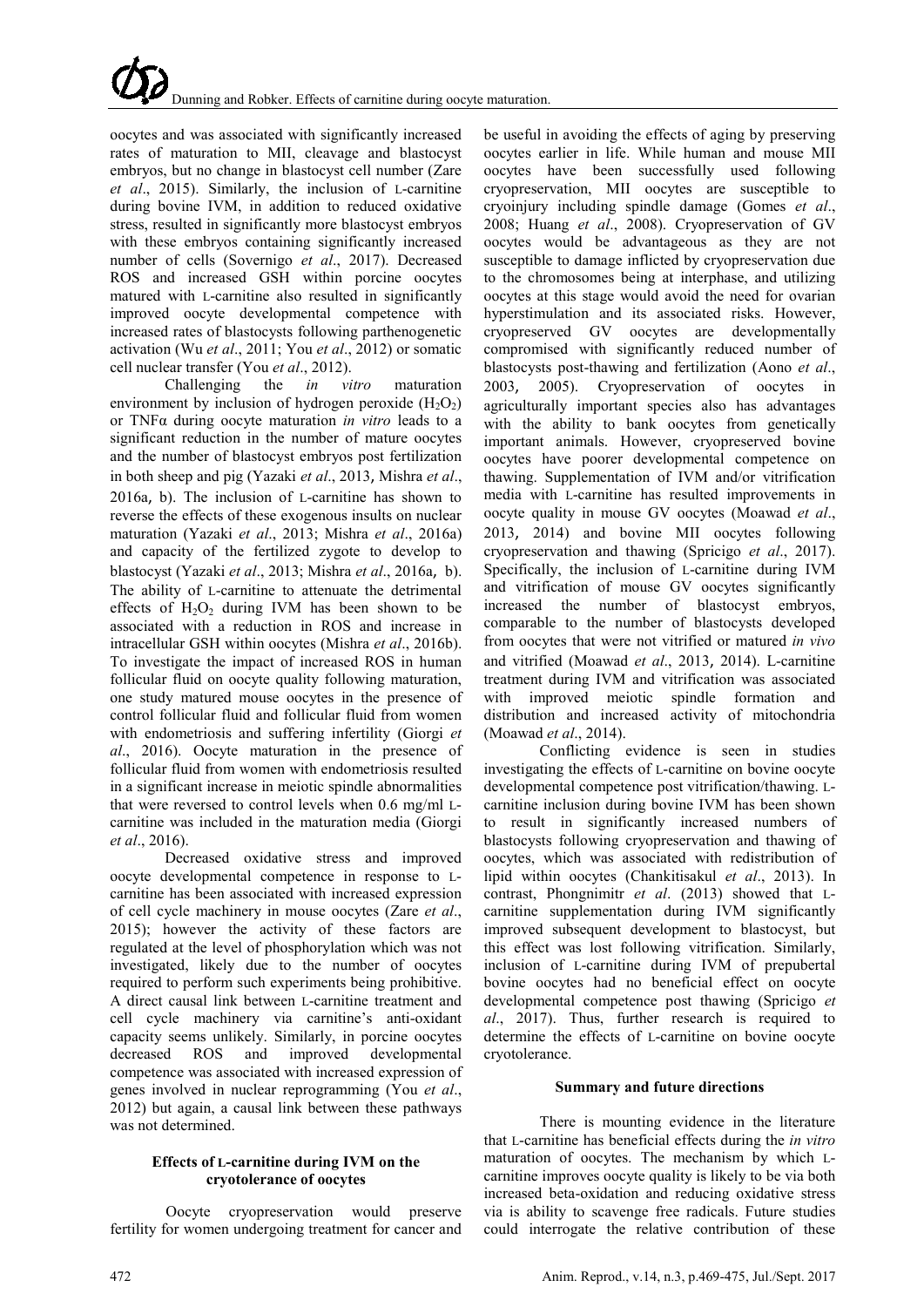actions to improved oocyte developmental competence.

Differential effects of L-carnitine in various studies may be a result of different animal strains/breeds used and different laboratory practices, including culture media composition or the use of fully grown oocytes or oocytes collected from smaller follicles or prepubertal animals.

Based on the studies discussed here, future improvements in IVM culture media may benefit from the inclusion of L-carnitine. However, as promotion of fatty acid beta-oxidation impacts glucose metabolism in the COC, it is important to consider the appropriate balance between these metabolic pathways [\(Paczkowski](#page-5-5)  *et al*[., 2014\)](#page-5-5), and utilization of *in vivo* maturation as the *gold standard* would assist in optimization.

As yet, there are no studies demonstrating impact of L-carnitine during IVM on offspring health. Use of L-carnitine during mouse preimplantation embryo development *in vitro* demonstrates safety [\(Truong](#page-5-24) *et al*., 2016). However, the effect of L-carnitine supplementation specifically during IVM on offspring health is yet to be studied in any species. Demonstration of safety in several mouse strains and animal models would be advisable before implementation in the fertility clinic.

#### **References**

**Aono N, Naganuma T, Abe Y, Hara K, Sasada H, Sato E, Yoshida H**. 2003. Successful production of blastocysts following ultrarapid vitrification with stepwise equilibriation of germinal vesicle-stage mouse oocytes. *J Reprod Dev*, 49:501-506.

<span id="page-4-20"></span>**Aono N, Abe Y, Hara K, Sasada H, Sato E, Yoshida H**. 2005. Production of live offspring from mouse germinal vesicle-stage oocytes vitrified by a modified stepwise method, SWEID. *Fertil Steril*, 84(suppl. 2):1078-1082.

<span id="page-4-17"></span>**Banwell KM, Lane M, Russell DL, Kind KL, Thompson JG**. 2007. Oxygen concentration during mouse oocyte in vitro maturation affects embryo and fetal development. *Hum Reprod*, 22:2768-2775.

<span id="page-4-8"></span>**Bremer J**. 1983. Carnitine--metabolism and functions. *Physiol Rev*, 63:1420-1480.

<span id="page-4-3"></span>**Brown HM, Dunning KR, Sutton-McDowall M, Gilchrist RB, Thompson JG, Russell DL**. 2017. Failure to launch: aberrant cumulus gene expression during oocyte in vitro maturation. *Reproduction*, 153:R109-R120.

<span id="page-4-2"></span>**Buckett WM, Chian RC, Dean NL, Sylvestre C, Holzer HE, Tan SL**. 2008. Pregnancy loss in pregnancies conceived after in vitro oocyte maturation, conventional in vitro fertilization, and intracytoplasmic sperm injection. *Fertil Steril*, 90:546-550.

<span id="page-4-21"></span>**Chankitisakul V, Somfai T, Inaba Y, Techakumphu M, Nagai T**. 2013. Supplementation of maturation medium with L-carnitine improves cryo-tolerance of bovine in vitro matured oocytes. *Theriogenology*, 79:590-598.

<span id="page-4-7"></span>**Combelles CM, Gupta S, Agarwal A**. 2009. Could oxidative stress influence the in-vitro maturation of oocytes? *Reprod Biomed Online*, 18:864-880.

<span id="page-4-14"></span>**Downs SM, Mosey JL, Klinger J**. 2009. Fatty acid oxidation and meiotic resumption in mouse oocytes. *Mol Reprod Dev*, 76:844-853.

**Dunning KR, Cashman K, Russell DL, Thompson JG, Norman RJ, Robker RL**. 2010. Beta-oxidation is essential for mouse oocyte developmental competence and early embryo development. *Biol Reprod*, 83:909- 918.

<span id="page-4-5"></span>**Dunning KR, Akison LK, Russell DL, Norman RJ, Robker RL**. 2011. Increased beta-oxidation and improved oocyte developmental competence in response to L-carnitine during ovarian in vitro follicle development in mice. *Biol Reprod*, 85:548-555.

**Dunning KR, Robker RL**. 2012. Promoting lipid utilization with l-carnitine to improve oocyte quality. *Anim Reprod Sci*, 134:69-75.

<span id="page-4-16"></span>**Dunning KR, Anastasi MR, Zhang VJ, Russell DL, Robker RL**. 2014a. Regulation of fatty acid oxidation in mouse cumulus-oocyte complexes during maturation and modulation by PPAR agonists. *PloS One*, 9:e87327.

<span id="page-4-4"></span>**Dunning KR, Russell DL, Robker RL**. 2014b. Lipids and oocyte developmental competence: the role of fatty acids and beta-oxidation. *Reproduction*, 148:R15-27.

<span id="page-4-12"></span>**Ferguson EM, Leese HJ**. 2006. A potential role for triglyceride as an energy source during bovine oocyte maturation and early embryo development. *Mol Reprod Dev*, 73:1195-1201.

<span id="page-4-1"></span>**Gilchrist RB, Thompson JG**. 2007. Oocyte maturation: emerging concepts and technologies to improve developmental potential in vitro. *Theriogenology*, 67:6-15.

<span id="page-4-11"></span>**Giorgi VS, Da Broi MG, Paz CC, Ferriani RA, Navarro PA**. 2016. N-acetyl-cysteine and L-carnitine prevent meiotic oocyte damage induced by follicular fluid from infertile women with mild endometriosis. *Reprod Sci*, 23:342-351.

<span id="page-4-18"></span>**Gomes CM, Silva CA, Acevedo N, Baracat E, Serafini P, Smith GD**. 2008. Influence of vitrification on mouse metaphase II oocyte spindle dynamics and chromatin alignment. *Fertil Steril*, 90:1396-1404.

<span id="page-4-9"></span>**Gulcin I**. 2006. Antioxidant and antiradical activities of L-carnitine. *Life Sci*, 78:803-811.

<span id="page-4-13"></span>**Hashimoto S**. 2009. Application of in vitro maturation to assisted reproductive technology. *J Reprod Dev*, 55:1-10.

<span id="page-4-19"></span>**Huang JY, Chen HY, Park JY, Tan SL, Chian RC**. 2008. Comparison of spindle and chromosome configuration in in vitro- and in vivo-matured mouse oocytes after vitrification. *Fertil Steril*, 90:1424-1432.

<span id="page-4-6"></span>**Huynh FK, Green MF, Koves TR, Hirschey MD**. 2014. Measurement of fatty acid oxidation rates in animal tissues and cell lines. *Methods Enzymol*, 542:391-405.

<span id="page-4-10"></span>**Kolodziejczyk J, Saluk-Juszczak J, Wachowicz B**. 2011. L-Carnitine protects plasma components against oxidative alterations. *Nutrition*, 27:693-699.

<span id="page-4-0"></span>**Lane M, Robker RL, Robertson SA**. 2014. Parenting from before conception. *Science*, 345:756-760.

<span id="page-4-15"></span>**Lee YS, VandeVoort CA, Gaughan JP, Midic U, Obradovic Z, Latham KE**. 2011. Extensive effects of in vitro oocyte maturation on rhesus monkey cumulus cell transcriptome. *Am J Physiol Endocrinol Metab*,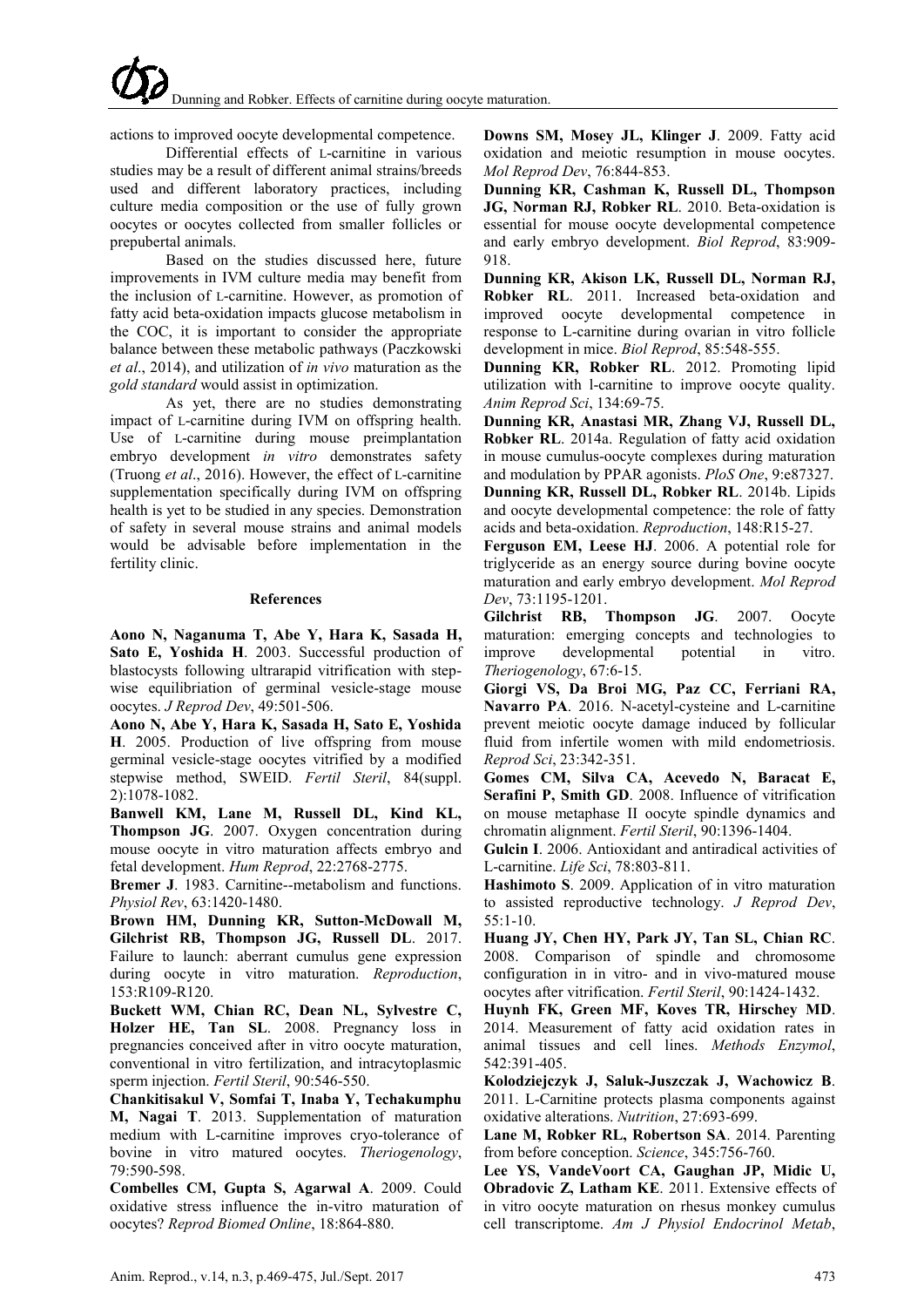Dunning and Robker. Effects of carnitine during oocyte maturation.

### 301:E196-209.

<span id="page-5-12"></span>**McGarry JD, Brown NF**. 1997. The mitochondrial carnitine palmitoyltransferase system. From concept to molecular analysis. *Eur J Biochem*, 244:1-14.

<span id="page-5-13"></span>**McKeegan PJ, Sturmey RG**. 2011. The role of fatty acids in oocyte and early embryo development. *Reprod Fertil Dev*, 24:59-67.

<span id="page-5-10"></span>**Mishra A, Reddy IJ, Gupta P, Mondal S**. 2016a. Developmental regulation and modulation of apoptotic genes expression in sheep oocytes and embryos cultured in vitro with L-carnitine. *Reprod Domest Anim*, 51:1020-1029.

<span id="page-5-20"></span>**Mishra A, Reddy IJ, Gupta PS, Mondal S**. 2016b. Lcarnitine mediated reduction in oxidative stress and alteration in transcript level of antioxidant enzymes in sheep embryos produced in vitro. *Reprod Domest Anim*, 51:311-321.

<span id="page-5-21"></span>**Moawad AR, Tan SL, Xu B, Chen HY, Taketo T**. 2013. L-carnitine supplementation during vitrification of mouse oocytes at the germinal vesicle stage improves preimplantation development following maturation and fertilization in vitro. *Biol Reprod*, 88:104. doi: 10.1095/biolreprod.112.107433.

<span id="page-5-22"></span>**Moawad AR, Xu B, Tan SL, Taketo T**. 2014. Lcarnitine supplementation during vitrification of mouse germinal vesicle stage-oocytes and their subsequent in vitro maturation improves meiotic spindle configuration and mitochondrial distribution in metaphase II oocytes. *Hum Reprod*, 29:2256-2268.

<span id="page-5-4"></span>**Montjean D, Entezami F, Lichtblau I, Belloc S, Gurgan T, Menezo Y**. 2012. Carnitine content in the follicular fluid and expression of the enzymes involved in beta oxidation in oocytes and cumulus cells. *J Assist Reprod Genet*, 29:1221-1225.

<span id="page-5-1"></span>**Nada MA, Rhead WJ, Sprecher H, Schulz H, Roe CR**. 1995. Evidence for intermediate channeling in mitochondrial beta-oxidation. *J Biol Chem*, 270:530- 535.

<span id="page-5-5"></span>**Paczkowski M, Schoolcraft WB, Krisher RL**. 2014. Fatty acid metabolism during maturation affects glucose uptake and is essential to oocyte competence. *Reproduction*, 148:429-439.

<span id="page-5-6"></span>**Phongnimitr T, Liang Y, Srirattana K, Panyawai K, Sripunya N, Treetampinich C, Parnpai R**. 2013. Effect of L-carnitine on maturation, cryo-tolerance and embryo developmental competence of bovine oocytes. *Anim Sci J*, 84:719-725.

<span id="page-5-9"></span>**Reader KL, Cox NR, Stanton JA, Juengel JL**. 2015. Effects of acetyl-L-carnitine on lamb oocyte blastocyst rate, ultrastructure, and mitochondrial DNA copy number. *Theriogenology*, 83:1484-1492.

<span id="page-5-2"></span>**Rebouche CJ**. 1992. Carnitine function and requirements during the life cycle. *FASEB J*, 6:3379- 3386.

<span id="page-5-19"></span>**Ribas GS, Manfredini V, de Marco MG, Vieira RB, Wayhs CY, Vanzin CS, Biancini GB, Wajner M, Vargas CR**. 2010. Prevention by L-carnitine of DNA damage induced by propionic and L-methylmalonic acids in human peripheral leukocytes in vitro. *Mutat Res*, 702:123-128.

<span id="page-5-0"></span>**Rizos D, Ward F, Duffy P, Boland MP, Lonergan P**. 2002. Consequences of bovine oocyte maturation, fertilization or early embryo development in vitro versus in vivo: implications for blastocyst yield and blastocyst quality. *Mol Reprod Dev*, 61:234-248.

<span id="page-5-15"></span>**Sanchez-Lazo L, Brisard D, Elis S, Maillard V, Uzbekov R, Labas V, Desmarchais A, Papillier P, Monget P, Uzbekova S**. 2014. Fatty acid synthesis and oxidation in cumulus cells support oocyte maturation in bovine. *Mol Endocrinol*, 28:1502-1521.

<span id="page-5-3"></span>**Sener G, Paskaloglu K, Satiroglu H, Alican I, Kacmaz A, Sakarcan A**. 2004. L-carnitine ameliorates oxidative damage due to chronic renal failure in rats. *J Cardiovasc Pharmacol*, 43:698-705.

<span id="page-5-18"></span>**Silva-Adaya D, Perez-De La Cruz V, Herrera-**MN, Mendoza-Macedo K, **Hernandez J, Binienda Z, Ali SF, Santamaria A**. 2008. Excitotoxic damage, disrupted energy metabolism, and oxidative stress in the rat brain: antioxidant and neuroprotective effects of L-carnitine. *J Neurochem*, 105:677-689.

<span id="page-5-8"></span>**Somfai T, Kaneda M, Akagi S, Watanabe S, Haraguchi S, Mizutani E, Dang-Nguyen TQ, Geshi M, Kikuchi K, Nagai T**. 2011. Enhancement of lipid metabolism with L-carnitine during in vitro maturation improves nuclear maturation and cleavage ability of follicular porcine oocytes. *Reprod Fertil Dev*, 23:912- 920.

<span id="page-5-7"></span>**Sovernigo TC, Adona PR, Monzani PS, Guemra S, Barros F, Lopes FG, Leal C**. 2017. Effects of supplementation of medium with different antioxidants during in vitro maturation of bovine oocytes on subsequent embryo production. *Reprod Domest Anim*. doi: 10.1111/rda.12946.

<span id="page-5-14"></span>**Spindler RE, Pukazhenthi BS, Wildt DE**. 2000. Oocyte metabolism predicts the development of cat embryos to blastocyst in vitro. *Mol Reprod Dev*, 56:163- 171.

<span id="page-5-23"></span>**Spricigo JF, Morato R, Arcarons N, Yeste M, Dode MA, Lopez-Bejar M, Mogas T**. 2017. Assessment of the effect of adding L-carnitine and/or resveratrol to maturation medium before vitrification on in vitromatured calf oocytes. *Theriogenology*, 89:47-57.

<span id="page-5-11"></span>**Sturmey RG, O'Toole PJ, Leese HJ**. 2006. Fluorescence resonance energy transfer analysis of mitochondrial:lipid association in the porcine oocyte. *Reproduction*, 132:829-837.

**Sutton ML, Gilchrist RB, Thompson JG**. 2003. Effects of in-vivo and in-vitro environments on the metabolism of the cumulus-oocyte complex and its influence on oocyte developmental capacity. *Hum Reprod Update*, 9:35-48.

<span id="page-5-16"></span>**Sutton-McDowall ML, Feil D, Robker RL, Thompson JG, Dunning KR**. 2012. Utilization of endogenous fatty acid stores for energy production in bovine preimplantation embryos. *Theriogenology*, 77:1632-1641.

<span id="page-5-24"></span>**Truong TT, Soh YM, Gardner DK**. 2016. Antioxidants improve mouse preimplantation embryo development and viability. *Hum Reprod*, 31:1445-1454.

<span id="page-5-17"></span>**Uppangala S, Dhiman S, Salian SR, Singh VJ, Kalthur G, Adiga SK**. 2015. In vitro matured oocytes are more susceptible than in vivo matured oocytes to mock ICSI induced functional and genetic changes.